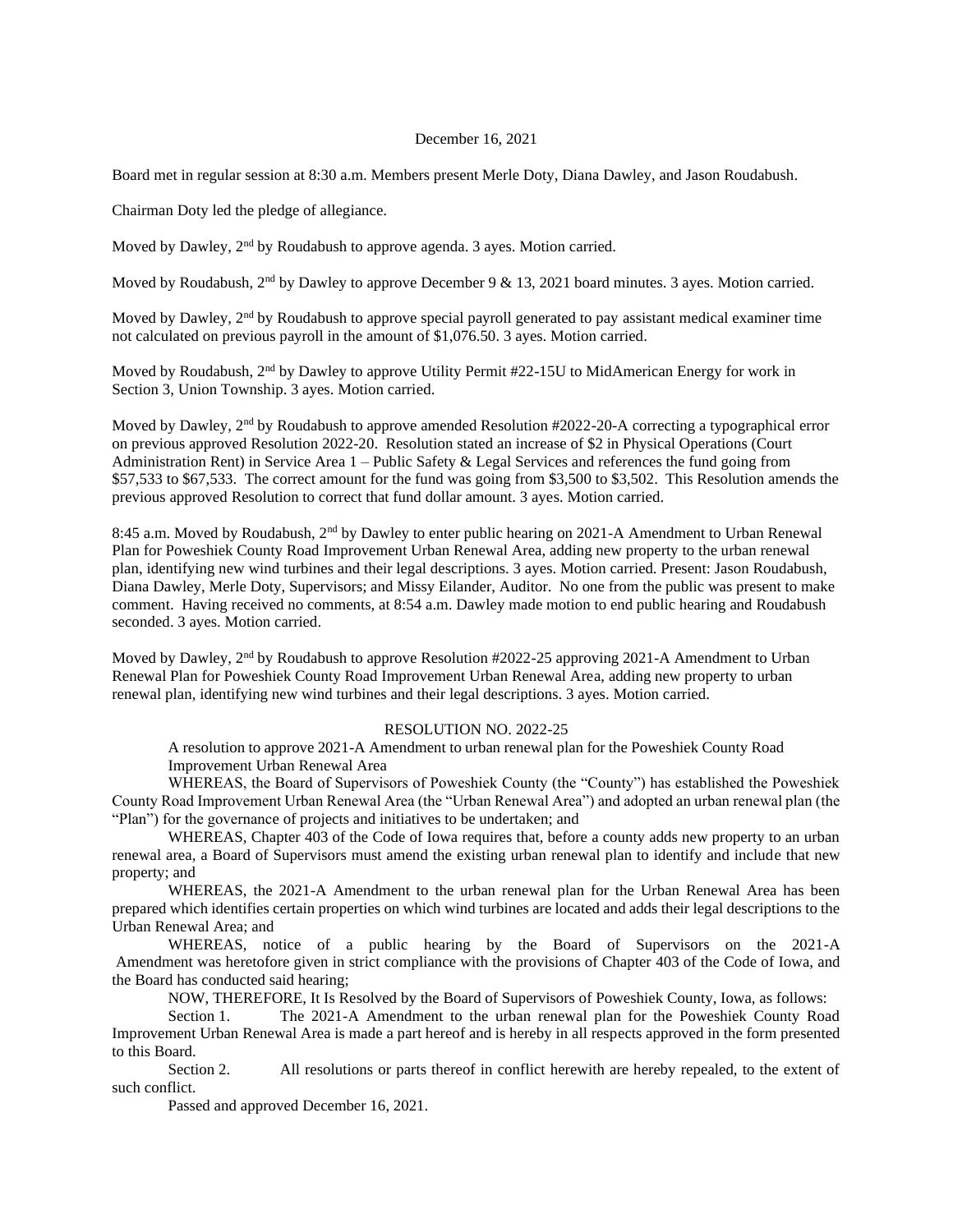Supervisor Doty introduced an ordinance entitled "Ordinance No. 29. An Ordinance providing for the division of taxes levied on taxable property in the 2021-A Amendment to the Poweshiek County Road Improvement Urban Renewal Area, pursuant to Section 403.19 of the Code of Iowa.

Moved by Roudabush,  $2<sup>nd</sup>$  by Dawley that the ordinance is given its first consideration and that it be adopted. Doty-Aye; Dawley-Aye; Roudabush-Aye. Motion carried. Said ordinance had been given its initial consideration.

Moved by Dawley, 2<sup>nd</sup> by Roudabush that the statutory rule requiring the ordinance to be considered and voted on for passage at two Board meetings prior to the meeting at which it is to be finally passed be suspended. Doty-Aye; Dawley-Aye; Roudabush-Aye. Motion carried.

Moved by Roudabush, 2<sup>nd</sup> by Dawley that the ordinance entitled "Ordinance No. 29. An Ordinance providing for the division of taxes levied on taxable property in the 2021-A Amendment to the Poweshiek County Road Improvement Urban Renewal Area, pursuant to Section 403.19 of the Code of Iowa," now be put upon its final passage and adoption. Doty-Aye; Dawley-Aye; Roudabush-Aye. Motion carried. Said ordinance duly adopted.

## POWESHIEK COUNTY, IOWA SUMMARY OF ORDINANCE NO. 29

On December 16, 2021, the Board of Supervisors of Poweshiek County, Iowa adopted Ordinance No. 29, entitled "An Ordinance Providing for the Division of Taxes Levied on Taxable Property in the 2021-A Amendment to the Poweshiek County Road Improvement Urban Renewal Area, Pursuant to Section 403.19 of the Code of Iowa." In compliance with Sections 331.302 and 331.305 of the Code of Iowa, this Summary of Ordinance No. 29 has been prepared for publication, in lieu of publishing the entire text of the Ordinance.

1. The descriptions in this paragraph and in paragraph #2 constitute a summary of the essential elements of the Ordinance. The Ordinance designates certain property in the County on which wind turbines are located (the "Property") as property from which incremental property tax revenues may be generated for use within the Poweshiek County Road Improvement Urban Renewal Area (the "Urban Renewal Area"). The complete legal description of the Property is included in the full text of the Ordinance on file with the County Auditor.

2. Under the Ordinance and Chapter 403 of the Code of Iowa, the County will be authorized to use incremental property tax revenues produced from the Property to finance improvements to county roads, highways and bridges. Incremental property taxes may be collected from the Property under the Ordinance for no more than twenty years. The Ordinance does not impose any new taxes and does not increase any taxes currently being levied against any property in the County.

3. The full text of the Ordinance may be inspected at the Office of the County Auditor, County Courthouse, 302 East Main, Montezuma, Iowa, Monday through Friday, between the hours of 8 a.m. and 4:00 p.m.

4. The Ordinance will become effective upon the publication of this Summary.

Board discussed ambulance service and if the American Rescue Plan funds could be used toward the ambulance service within Poweshiek County.

Dawley stated she has a CICS mental health meeting today.

9:52 a.m. Moved by Roudabush, 2<sup>nd</sup> by Dawley to adjourn. 3 ayes. Motion carried.

\_\_\_\_\_\_\_\_\_\_\_\_\_\_\_\_\_\_\_\_\_\_\_\_\_\_\_\_\_\_\_\_\_\_\_ \_\_\_\_\_\_\_\_\_\_\_\_\_\_\_\_\_\_\_\_\_\_\_\_\_\_\_

Melissa Eilander, Poweshiek County Auditor Merle Doty, Chairman

December 20, 2021

Board met in regular session at 8:30 a.m. Members present Merle Doty, Diana Dawley, and Jason Roudabush.